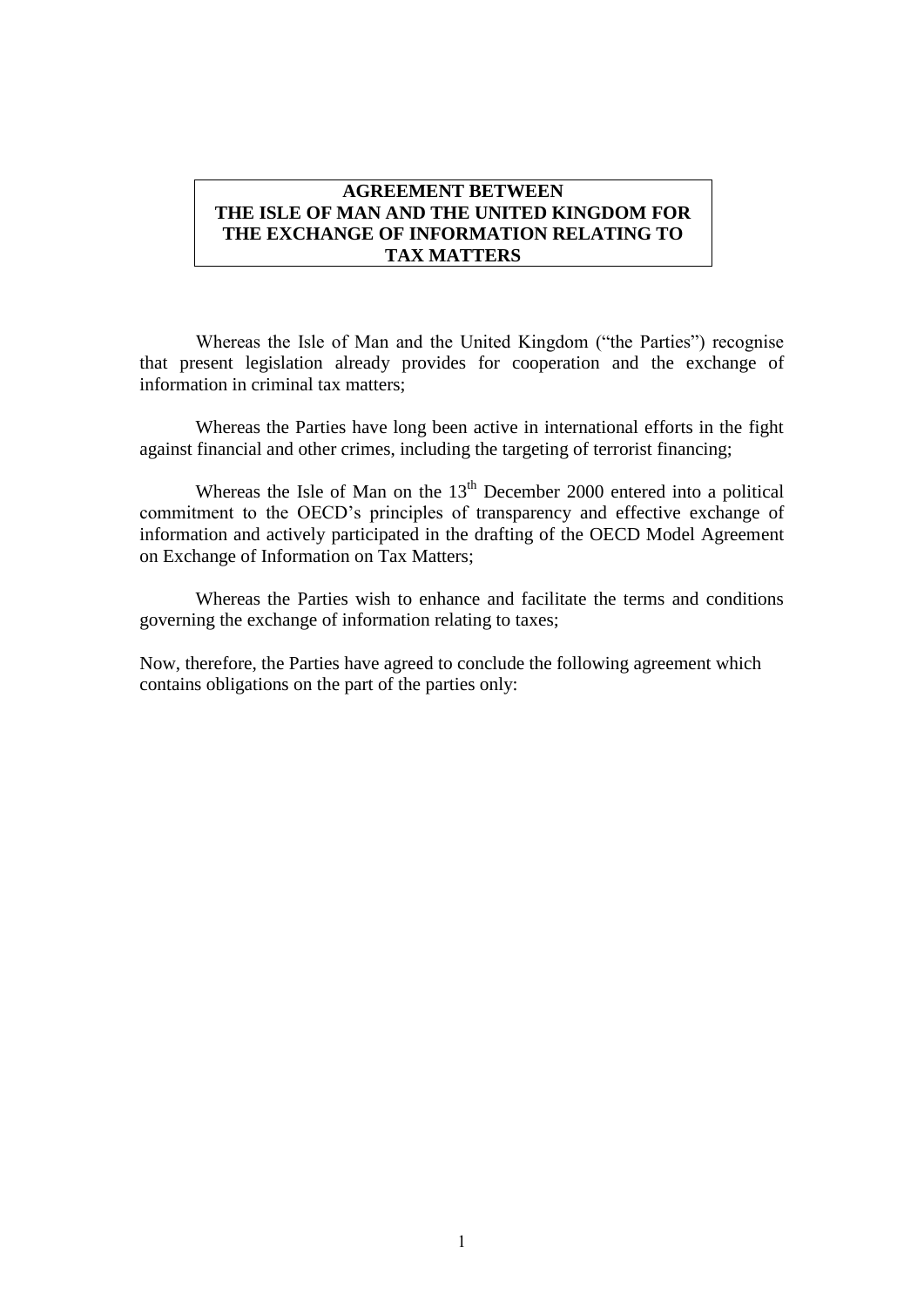#### **Object and Scope of the Agreement**

The competent authorities of the Parties shall provide assistance through exchange of information that is foreseeably relevant to the administration or enforcement of the domestic laws of the Parties concerning the taxes covered by this Agreement including information that is foreseeably relevant to the determination, assessment, enforcement or collection of tax with respect to persons subject to such taxes, or to the investigation of tax matters or the prosecution of tax matters in relation to such persons. The rights and safeguards secured to persons by the laws or administrative practice of the requested Party remain applicable. However, the requested Party shall use its best endeavours to ensure that the effective exchange of information is not thereby unduly prevented or delayed. Information shall be exchanged in accordance with the provisions of this Agreement and shall be treated as confidential in the manner provided in Article 8.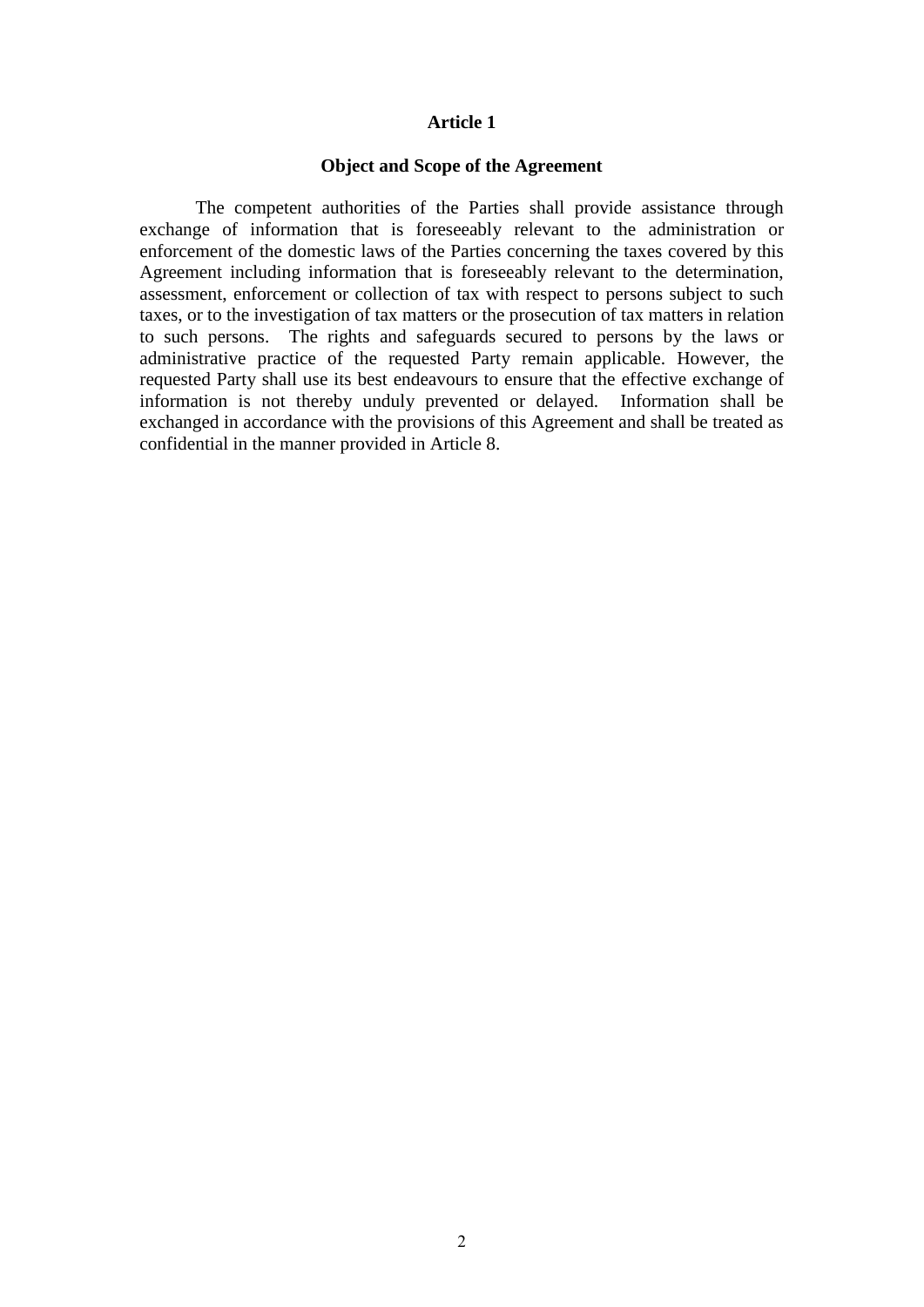# **Jurisdiction**

A requested Party is not obliged to provide information which is neither held by its authorities nor in the possession or power of persons who are within its territorial jurisdiction.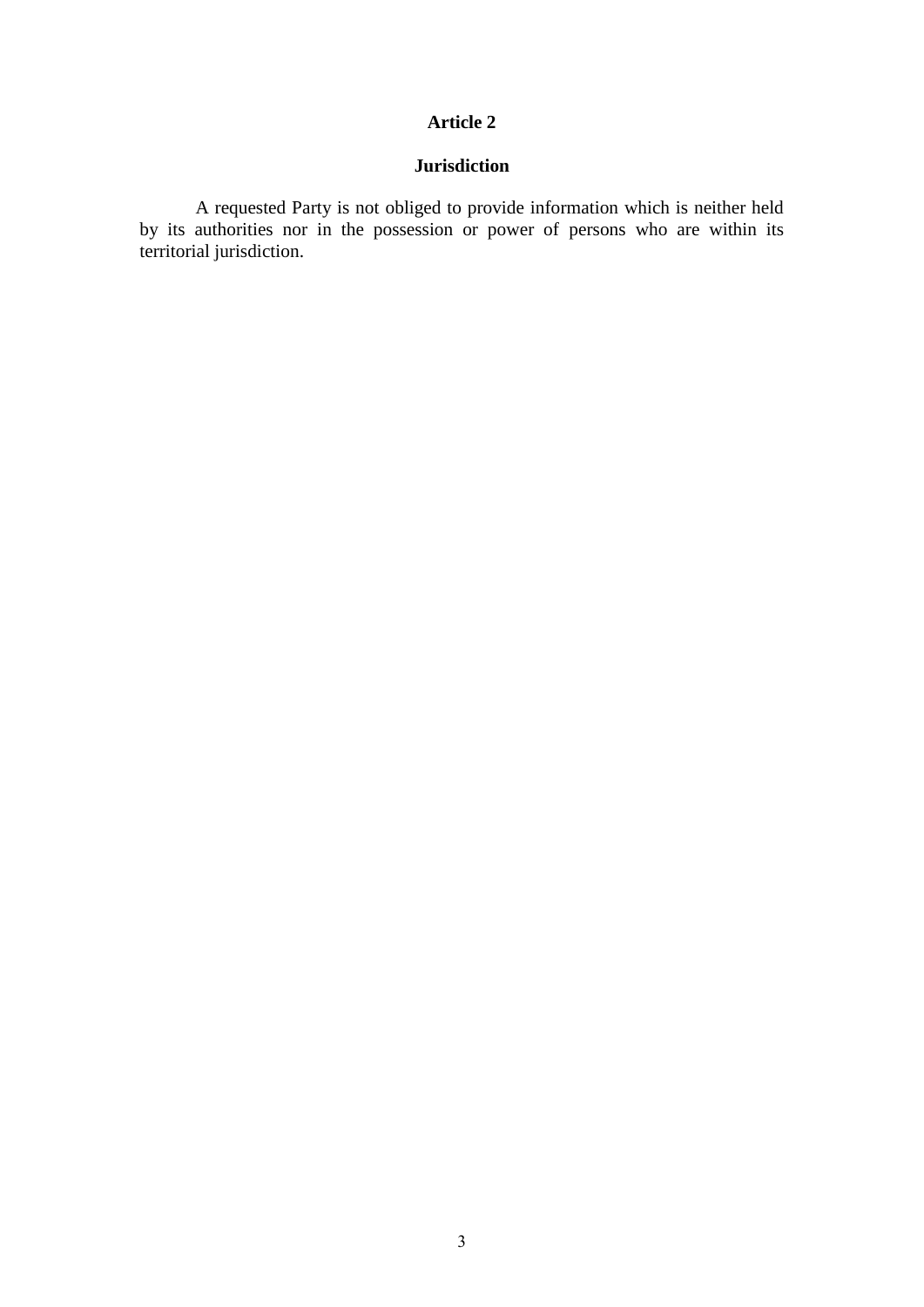## **Taxes Covered**

- 1. This Agreement shall apply to the following taxes imposed by the parties:
	- a) in the United Kingdom;
		- i) the income tax;
		- ii) the corporation tax;
		- iii) the capital gains tax; and
		- iv) the inheritance tax;
	- b) in the Isle of Man; Taxes on income or profit

2. This Agreement shall also apply to any identical taxes imposed after the date of signature of this Agreement in addition to or in place of the existing taxes, or any substantially similar taxes if the competent authorities of the Parties so agree. The competent authority of each Party shall notify the other of any substantial changes in laws which may affect the obligations of that Party pursuant to this Agreement.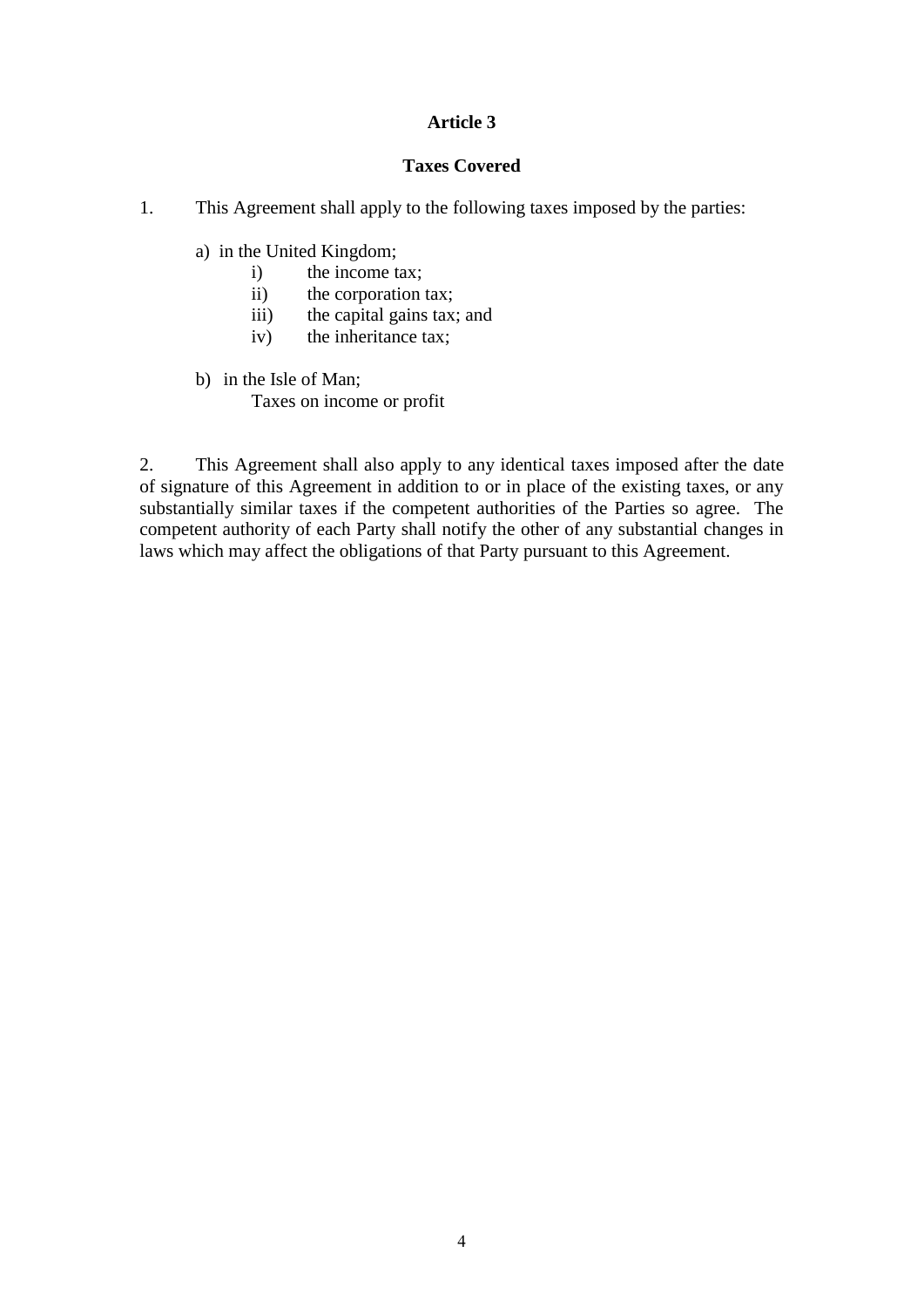## **Definitions**

- 1. In this Agreement:
- a) "collective investment scheme" means any pooled investment vehicle, irrespective of legal form. The term "public collective investment fund or scheme" means any scheme or fund in which the purchase, sale or redemption of shares or other interests is not implicitly or explicitly restricted to a limited group of investors;
- b) "company" means any body corporate or any entity that is treated as a body corporate for tax purposes;
- c) "competent authority" means

i) in the case of the United Kingdom, the Commissioners for HM Revenue & Customs or their authorised representative;

ii) in the case of the Isle of Man, the Assessor of Income Tax or his delegate;

- d) "criminal laws" means all criminal laws designated as such under domestic law irrespective of whether such are contained in the tax laws, the criminal code or other statutes;
- e) "information" means any fact, statement, document or record in whatever form;
- f) "information gathering measures" means laws and administrative or judicial procedures enabling a requested Party to obtain and provide the information requested;
- g) "Isle of Man" means the Island of the Isle of Man;
- h) "legal privilege" means
	- communications between a professional legal advisor and his client or any person representing his client made in connection with the giving of legal advice to the client;
	- communications between a professional legal advisor and his client or any person representing his client or between such an advisor or his client or any such representative and any other person made in connection with or in contemplation of legal proceedings and for the purposes of such proceedings; and
	- items enclosed with or referred to in such communications and made in connection with the giving of legal advice or in connection with or in contemplation of legal proceedings and for the purposes of such proceedings, when they are in the possession of a person who is entitled to possession of them.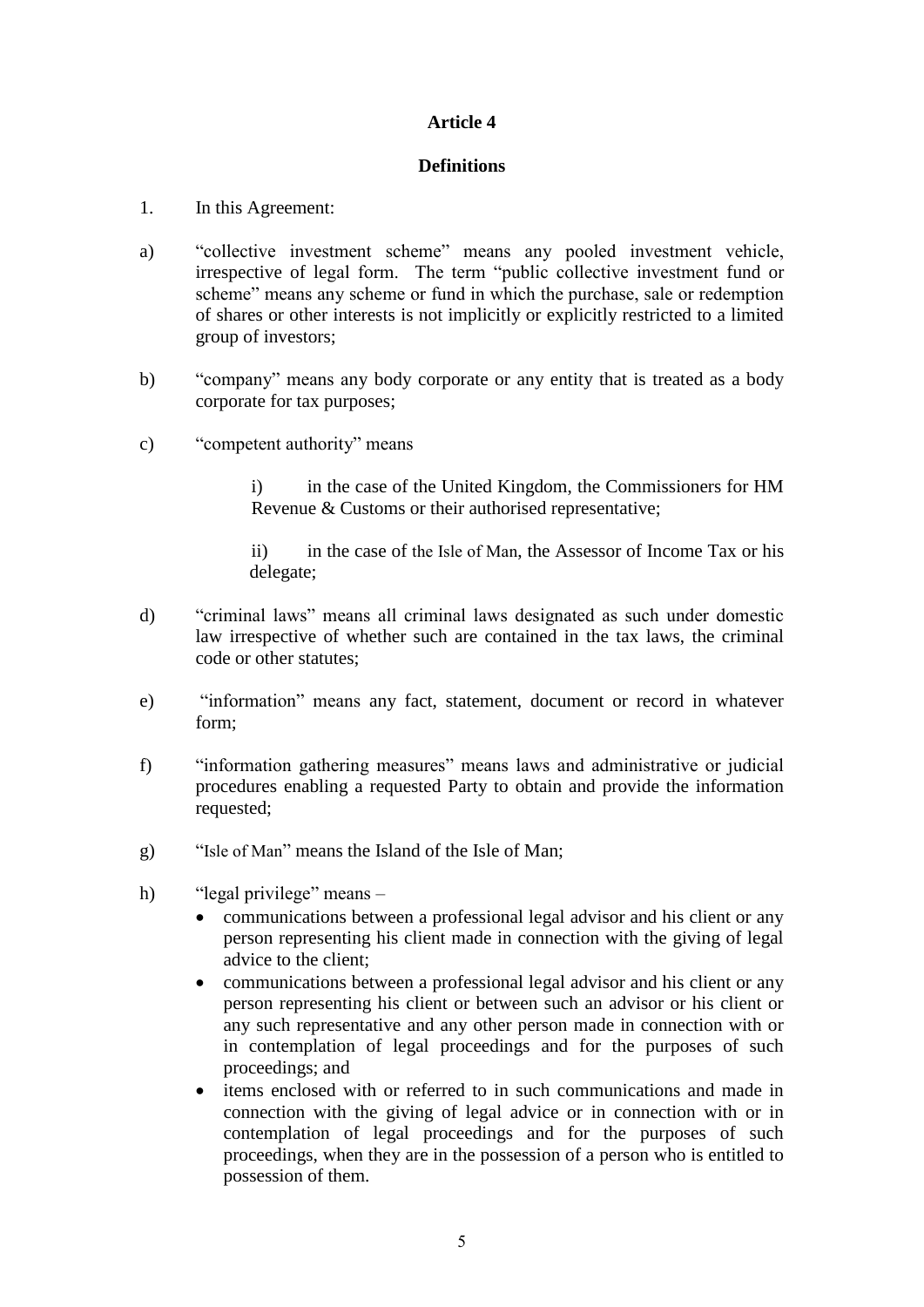Items held with the intention of furthering a criminal purpose are not subject to legal privilege.

- i) "Party" means the United Kingdom or the Isle of Man as the context requires;
- j) "person" means a natural person, an individual, a company or any other body or group of persons;
- k) "publicly traded company" means any company whose principal class of shares is listed on a recognised stock exchange provided its listed shares can be readily purchased or sold by the public. Shares can be purchased or sold by the public if the purchase or sale of shares is not implicitly or explicitly restricted to a limited group of investors;
- l) "principal class of shares" means the class or classes of shares representing a majority of the voting power and value of the company;
- m) "recognised stock exchange" means any stock exchange agreed upon by the competent authorities of the Parties;
- n) "requested Party" means the Party to this Agreement which is requested to provide or has provided information;
- o) "requesting Party" means the Party to this Agreement submitting a request for or having received information from the requested Party;
- p) "tax" means any tax covered by this Agreement;
- q) "United Kingdom" means Great Britain and Northern Ireland, including any area outside the territorial sea of the United Kingdom designated under its laws concerning the Continental Shelf and in accordance with international law as an area within which the rights of the United Kingdom with respect to the seabed and sub-soil and their natural resources may be exercised.
- 2. As regards the application of this Agreement at any time by a Party, any term not defined therein shall, unless the context otherwise requires, have the meaning that it has at that time under the laws of that Party, any meaning under the applicable tax laws of that Party prevailing over a meaning given to the term under other laws of that Party.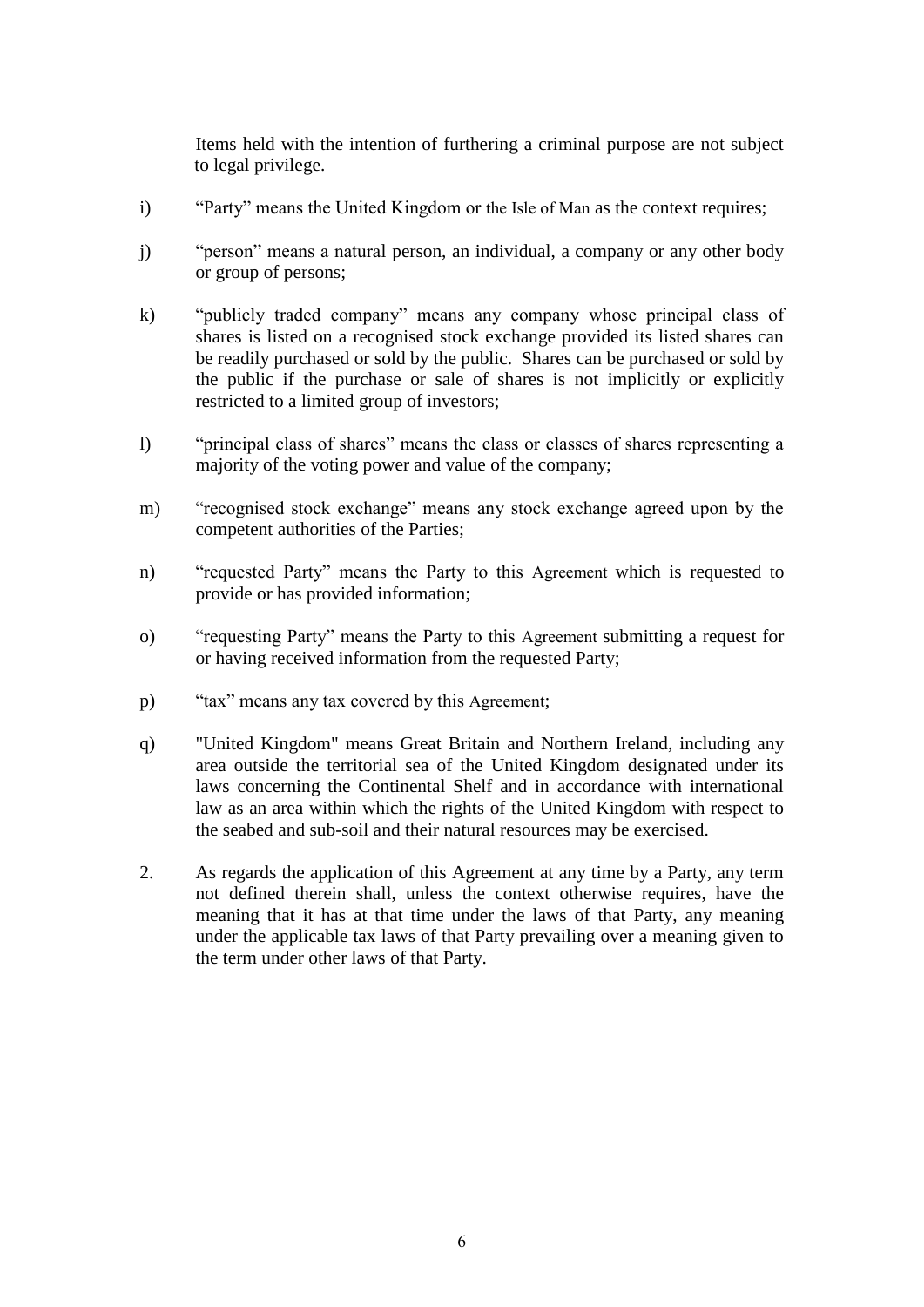### **Exchange of Information upon Request**

1. The competent authority of the requested Party shall provide upon request by the competent authority of the requesting Party information for the purposes referred to in Article 1. Such information shall be exchanged without regard to whether the requested Party needs such information for its own tax purposes or the conduct being investigated would constitute a crime under the laws of the requested Party if it had occurred in the territory of the requested Party.

2. If the information in the possession of the competent authority of the requested Party is not sufficient to enable it to comply with the request for information, the requested Party shall use all relevant information gathering measures necessary to provide the requesting Party with the information requested, notwithstanding that the requested Party may not need such information for its own tax purposes.

3. If specifically requested by the competent authority of the requesting Party, the competent authority of the requested Party shall provide information under this Article, to the extent allowable under its domestic laws, in the form of depositions of witnesses and authenticated copies of original records.

4. Each Party shall ensure that it has the authority, for the purposes specified in Article 1, to obtain and provide, through its competent authority and upon request:

- a) information held by banks, other financial institutions, and any person, including nominees and trustees, acting in an agency or fiduciary capacity;
- b) information regarding the ownership of companies, partnerships, collective investment schemes, trusts, foundations, "Anstalten", "Stiftungen" and other persons, including:
	- i) within the constraints of Article 2, ownership information on all such persons in an ownership chain; and
	- ii) in the case of collective investment schemes, information on shares, units and other interests; and
	- iii) in the case of trusts, information on settlors, trustees and beneficiaries; and
	- iv) in the case of foundations, information on founders, members of the foundation council and beneficiaries and equivalent information in the case of entities that are neither trusts nor foundations.

Provided that this Agreement does not create an obligation on either Party to obtain or provide ownership information with respect to publicly traded companies or public collective investment funds or schemes unless such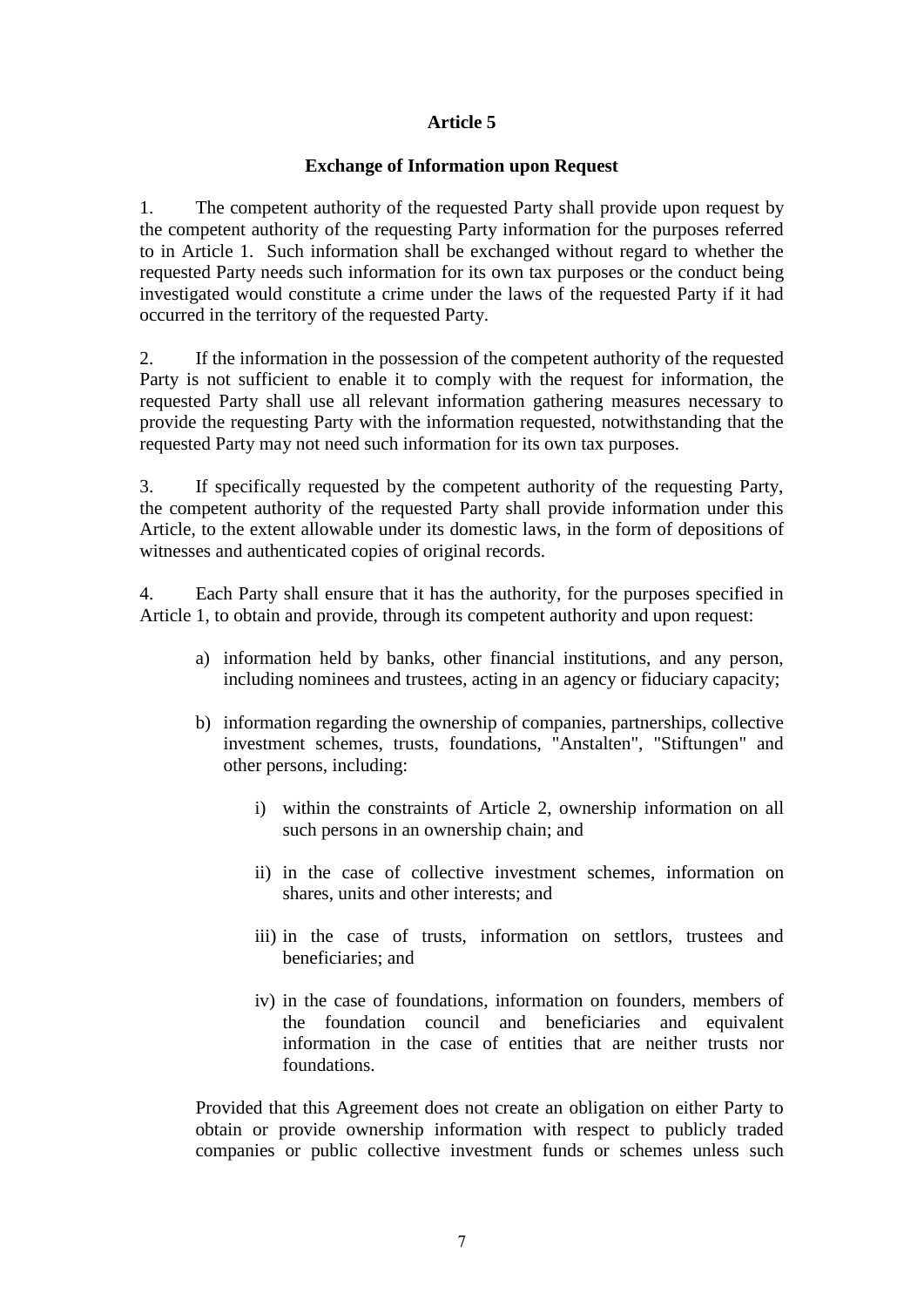information can be obtained without giving rise to disproportionate difficulties.

5. The request for information under this Agreement shall be formulated with the greatest detail possible in specifying in writing:

- a) the identity of the person under examination or investigation;
- b) the period for which the information is requested;
- c) the nature of the information requested and the form in which the requesting Party would prefer to receive it;
- d) the tax purpose for which the information is sought;
- e) the reasons for believing that the information requested is foreseeably relevant to tax administration and enforcement of the domestic laws of the requesting Party, with respect to the person identified in (a) of this paragraph;
- f) grounds for believing that the information requested is present in the requested Party or is in the possession or power of a person within the jurisdiction of the requested Party;
- g) to the extent known, the name and address of any person believed to be in possession or power of the information requested;
- h) a statement that the request is in conformity with the laws and administrative practices of the requesting Party, that if the requested information was within the jurisdiction of the requesting Party then the competent authority of the applicant Party would be able to obtain the information under the laws of the requesting Party or in the normal course of administrative practice and that it is in conformity with this Agreement;
- i) a statement that the requesting Party has pursued all means available in its own territory to obtain the information, except those that would give rise to disproportionate difficulty.

6. The competent authority of the requested Party shall acknowledge receipt of the request to the competent authority of the requesting Party, shall advise if there are any unexpected delays in obtaining the requested information, and shall use its best endeavours to forward the requested information to the requesting Party with the least possible delay.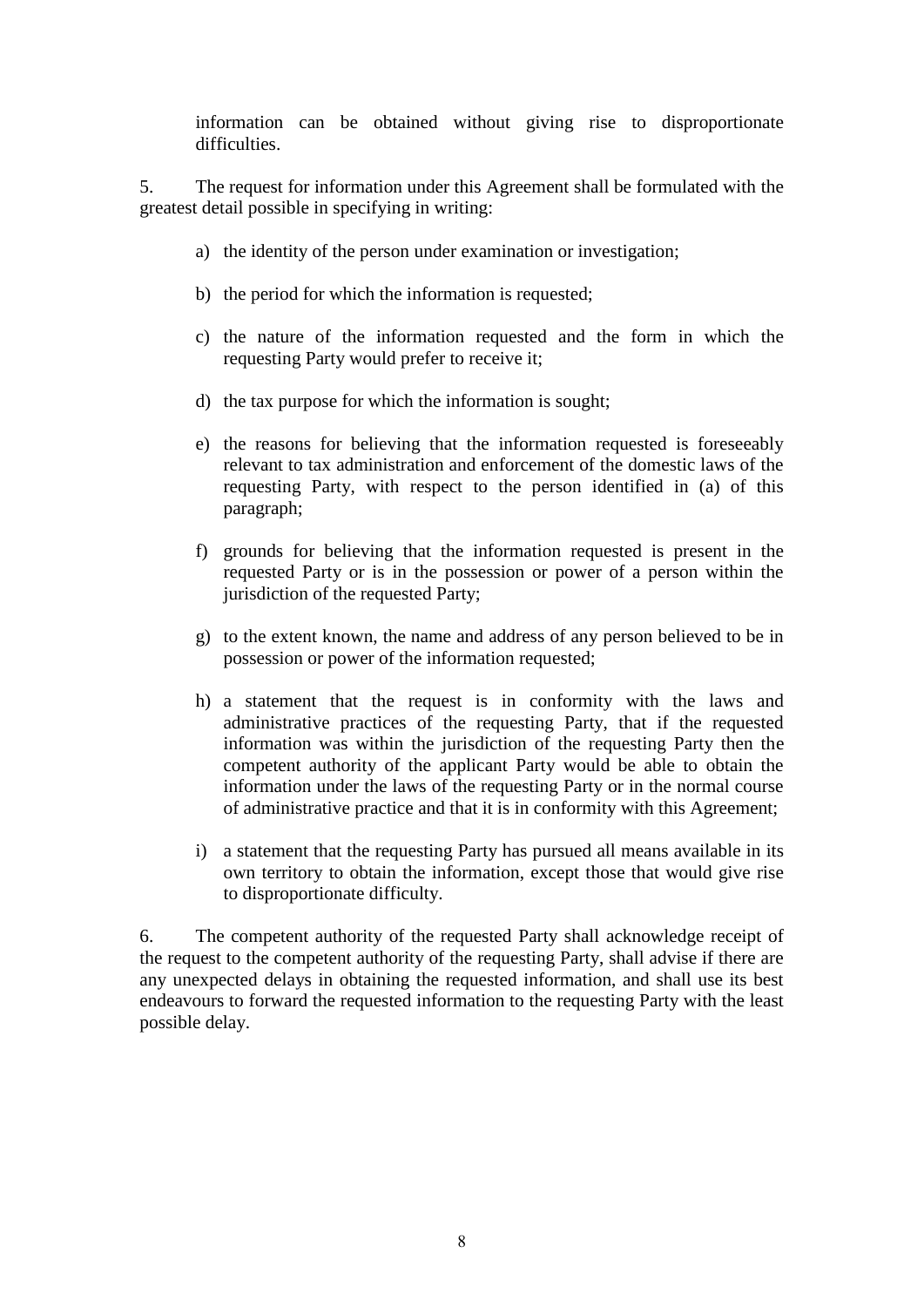#### **Tax Examinations Abroad**

1. At the request of the competent authority of the requesting Party the requested Party may allow representatives of the competent authority of the requesting Party to enter the territory of the requested Party, to the extent permitted under its domestic laws, to interview individuals and examine records with the prior written consent of the individuals or other persons concerned. The competent authority of the requesting Party shall notify the competent authority of the requested Party of the time and place of the intended meeting with the individuals concerned.

2. At the request of the competent authority of the requesting Party, the competent authority of the requested Party may allow representatives of the competent authority of the requesting Party to attend a tax examination in the territory of the requested Party.

3. If the request referred to in paragraph 2 is granted, the competent authority of the requested Party conducting the examination shall, as soon as possible, notify the competent authority of the requesting Party of the time and place of the examination, the authority or person authorised to carry out the examination and the procedures and conditions required by the requested Party for the conduct of the examination. All decisions regarding the conduct of the tax examination shall be made by the requested Party conducting the examination.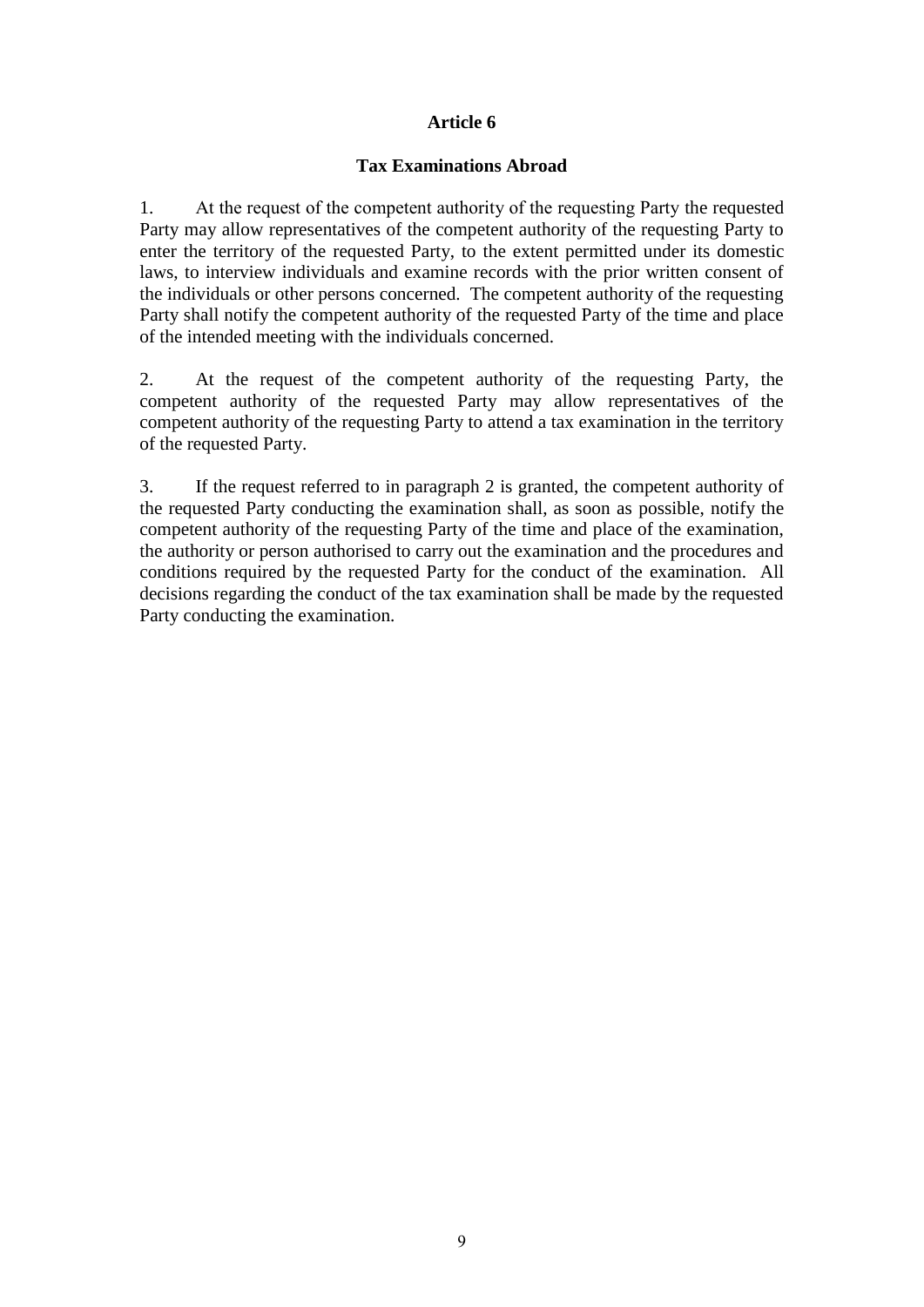#### **Possibility of Declining a Request**

- 1. The Competent Authority of the requested Party may decline to assist:
	- (a) where the request is not made in conformity with this Agreement;
	- (b) where the requesting Party has not pursued all means available in its own territory to obtain the information, except where recourse to such means would give rise to disproportionate difficulty; or
	- (c) where disclosure of the information requested would be contrary to public policy.

2. This Agreement shall not impose on a requested Party any obligation to provide items subject to legal privilege, or information which would disclose any trade, business, industrial, commercial or professional secret or trade process, provided that information described in Article 5(4) shall not by reason of that fact alone be treated as such a secret or trade process.

3. The requested Party shall not be required to obtain and provide information which if the requested information was within the jurisdiction of the requesting Party the competent authority of the requesting Party would not be able to obtain under its laws or in the normal course of administrative practice.

4. A request for information shall not be refused on the ground that the tax claim giving rise to the request is disputed.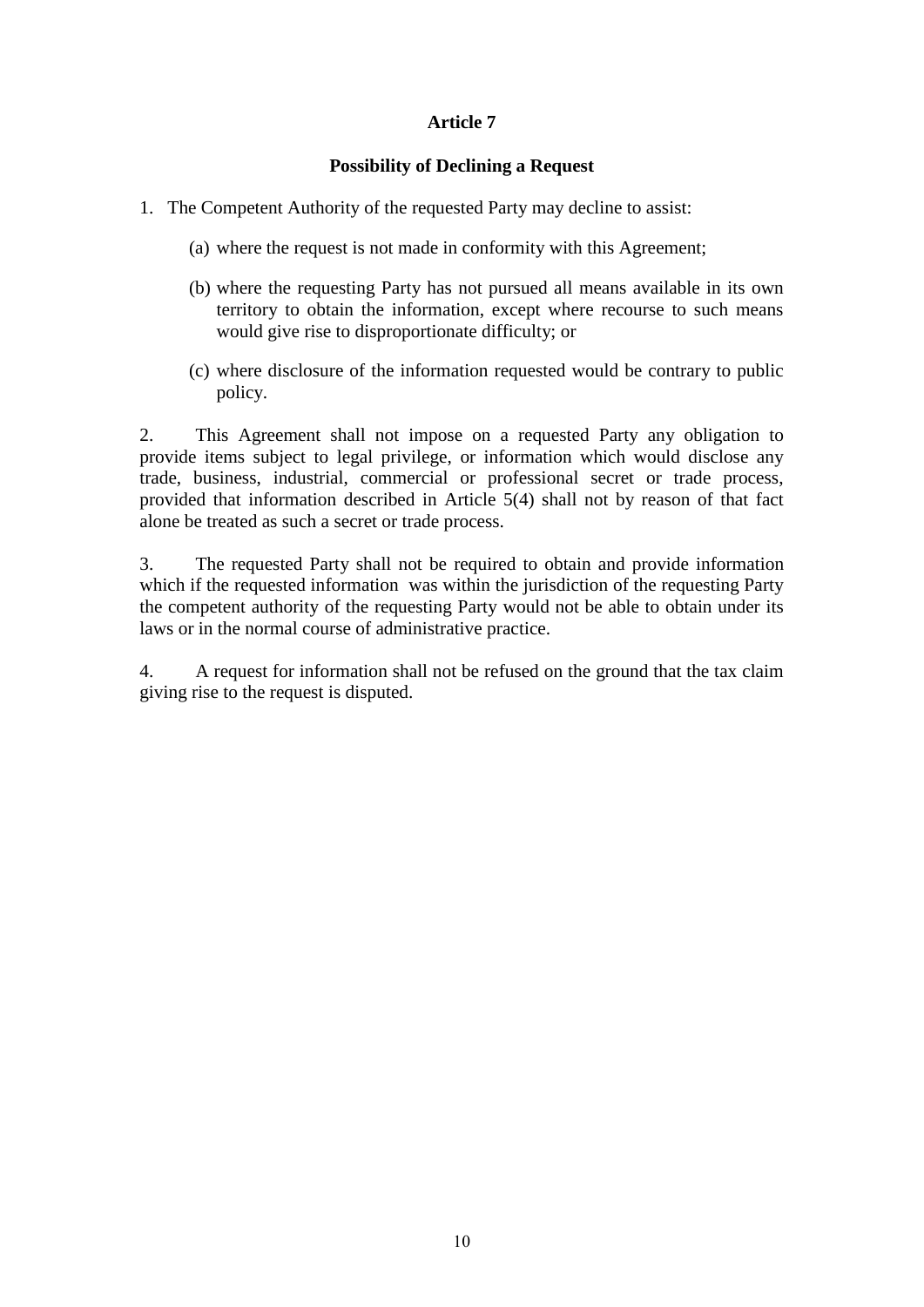### **Confidentiality**

- 1. All information provided and received by the competent authorities of the parties shall be kept confidential.
- 2. Such information shall be disclosed only to persons or authorities (including courts and administrative bodies) concerned with the purposes specified in Article 1, the oversight of such purposes or the regulation of disclosure and use of information. The information shall be used by such persons and authorities only for the purposes specified in Article 1, including the determination of any appeal, or for the purposes which fall strictly within the specific powers and objects of such persons or authorities. For the avoidance of doubt, information which has been disclosed to such persons or authorities may be disclosed in public court proceedings or in judicial decisions.
- 3. Such information may not be used for any purpose other than for the purposes stated in Article 1 without the express written consent of the competent authority of the requested Party.
- 4. Information provided to a requesting Party under this Agreement may not be disclosed to any other jurisdiction.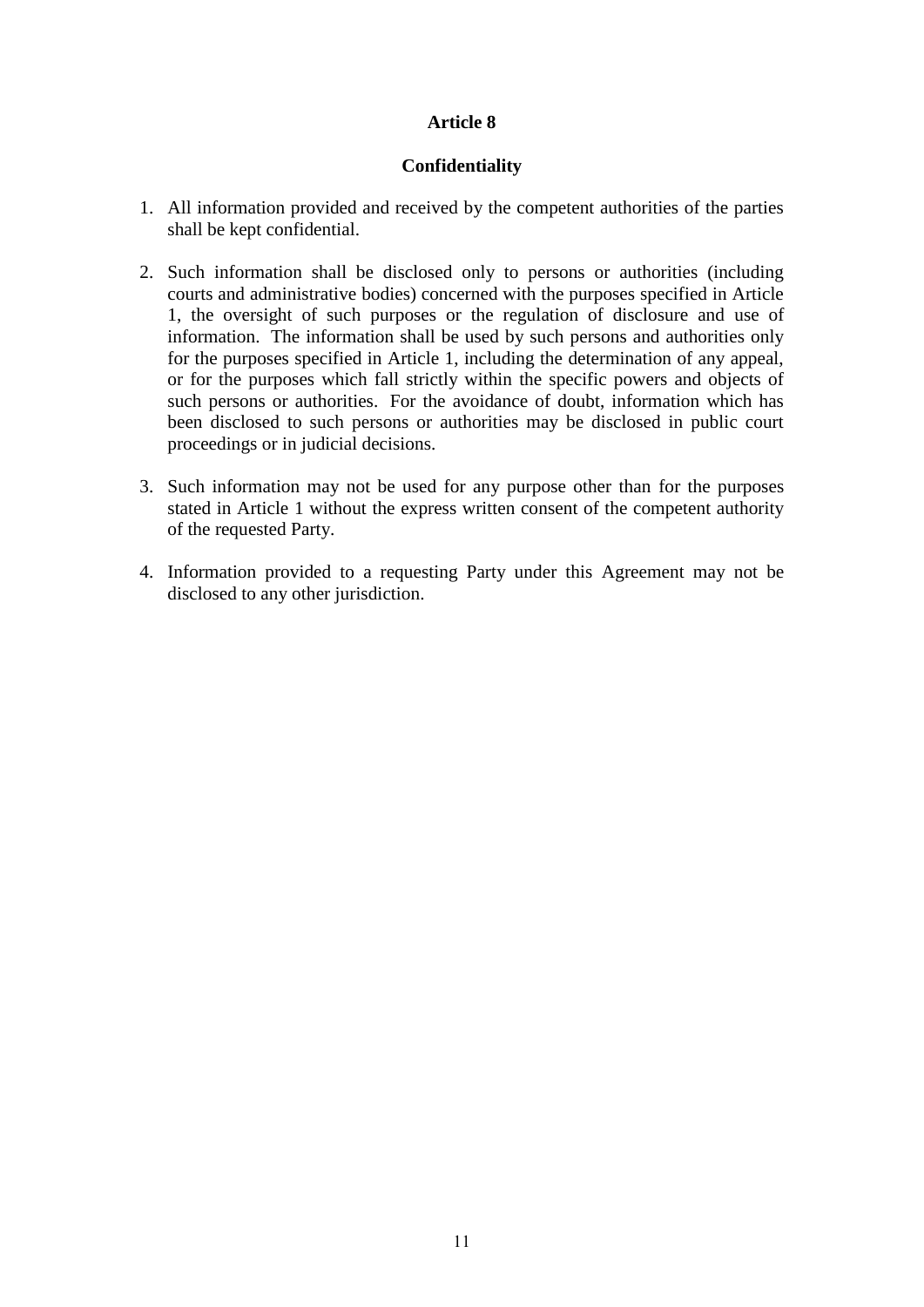# **Costs**

The incidence of costs incurred in providing assistance shall be agreed by the competent authorities of the Parties.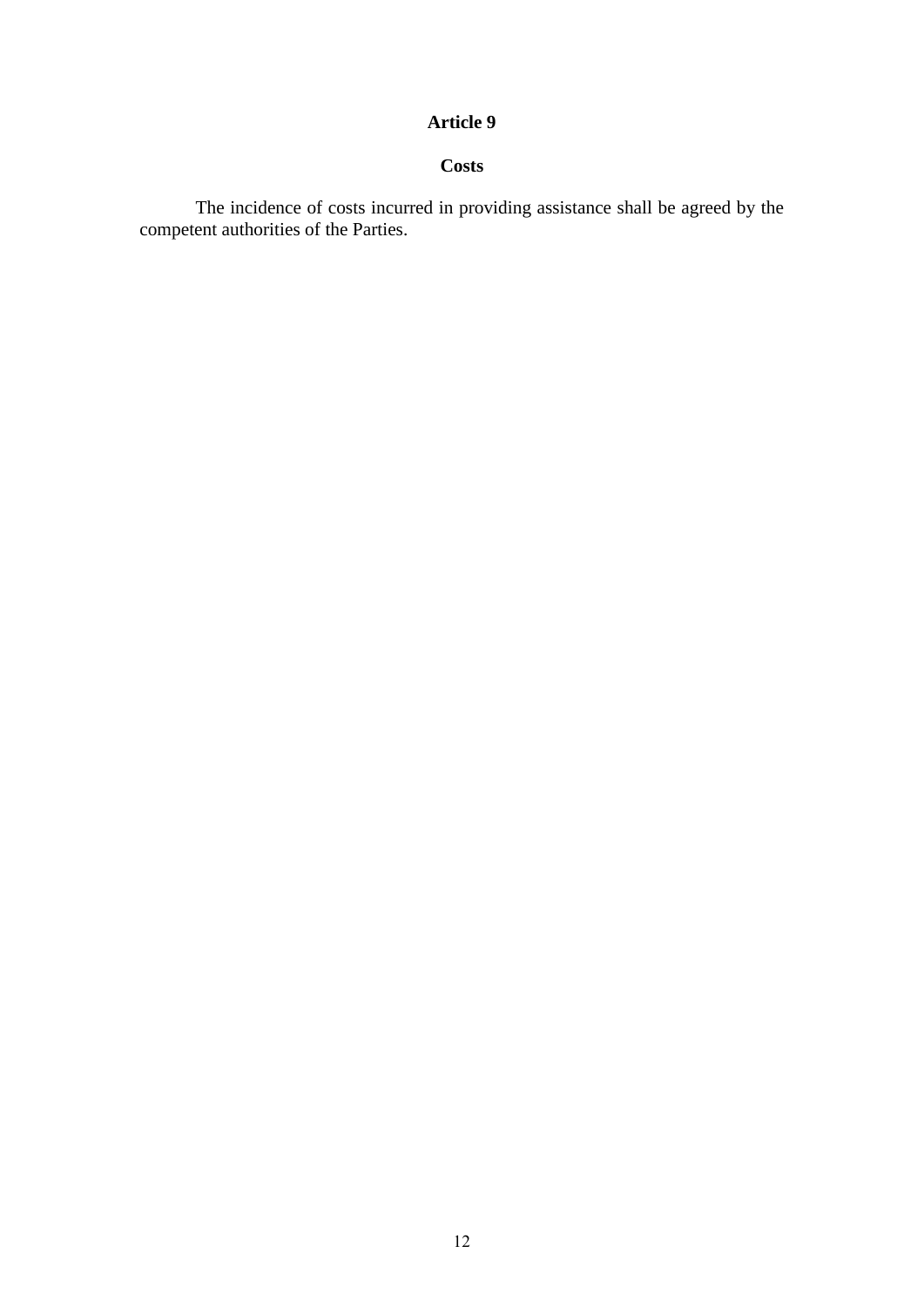# **Implementation Legislation**

The Parties shall enact any legislation necessary to comply with, and give effect to, the terms of this Agreement.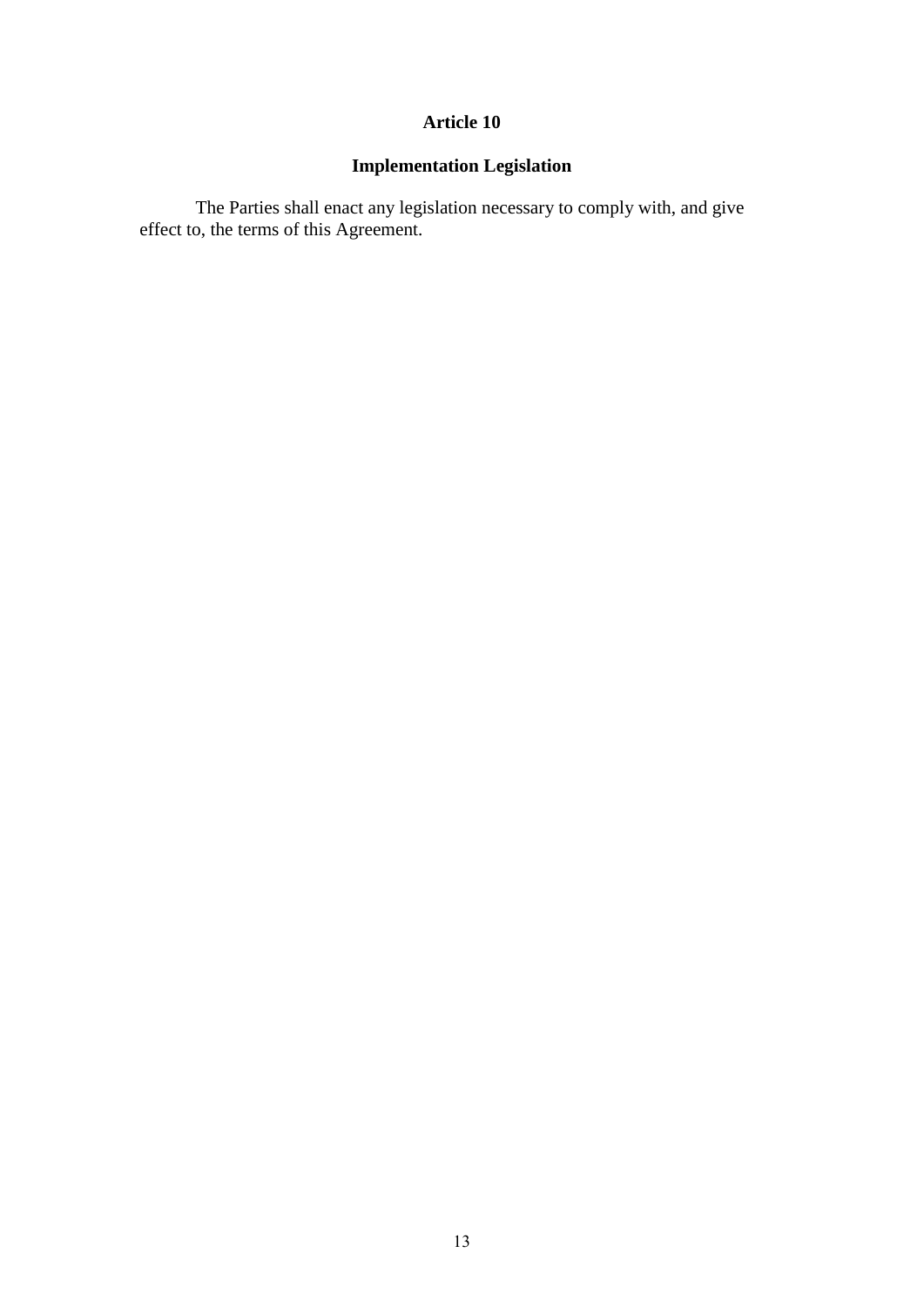#### **Mutual Agreement Procedure**

1. Where difficulties or doubts arise between the Parties regarding the implementation or interpretation of this Agreement, the competent authorities shall endeavour to resolve the matter by mutual agreement.

2. In addition to the agreements referred to in paragraph 1, the competent authorities of the Parties may mutually agree on the procedures to be used under Articles 5, 6 and 9.

3. The competent authorities of the Parties may communicate with each other directly for purposes of reaching agreement under this Article.

4. The Parties shall agree on procedures for dispute resolution should this become necessary.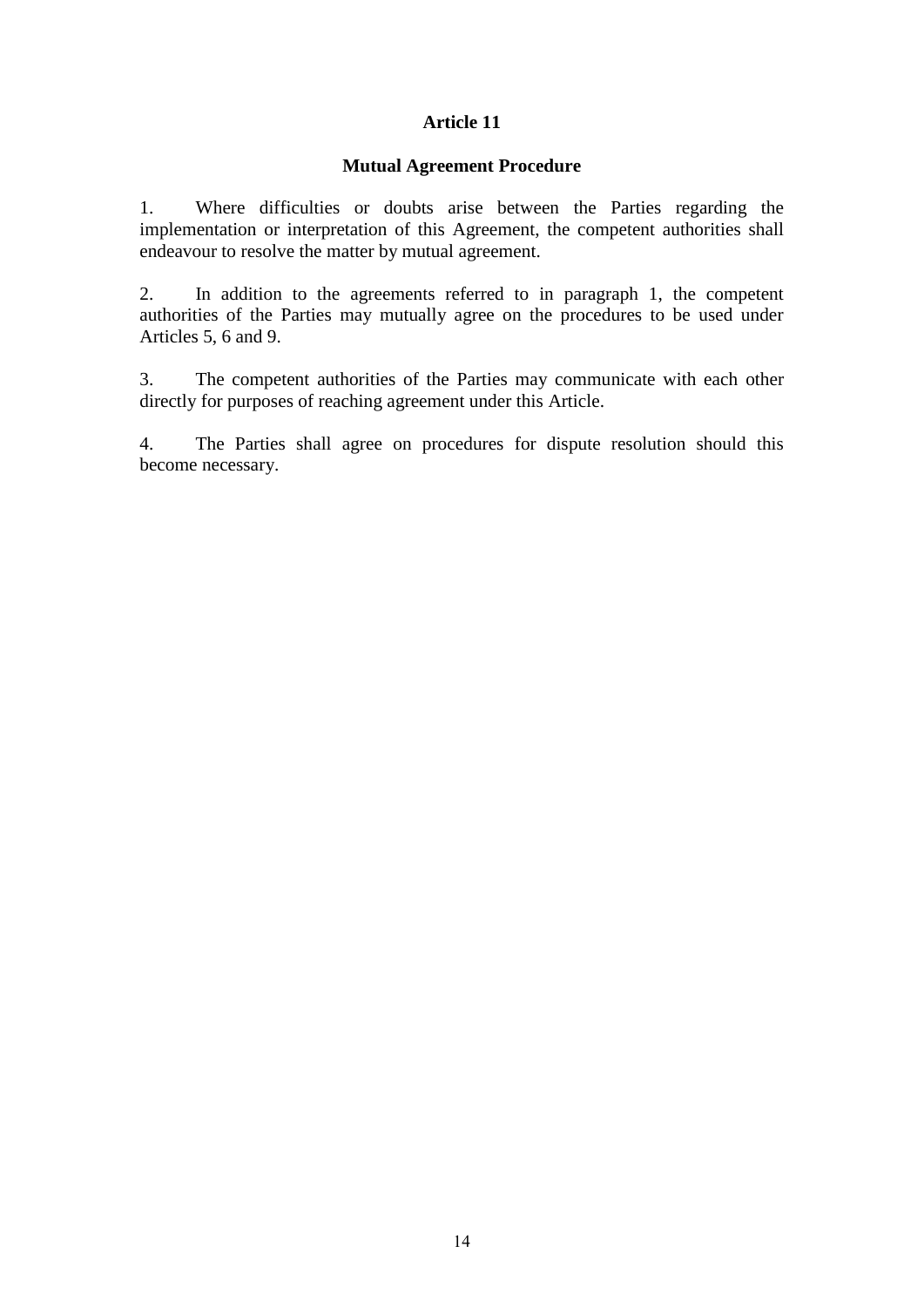# **Entry into Force**

Each of the Parties shall notify to the other the completion of the procedures required by its law for the bringing into force of this Agreement. This Agreement shall enter into force on the date of the later of these notifications and shall thereupon have effect forthwith.